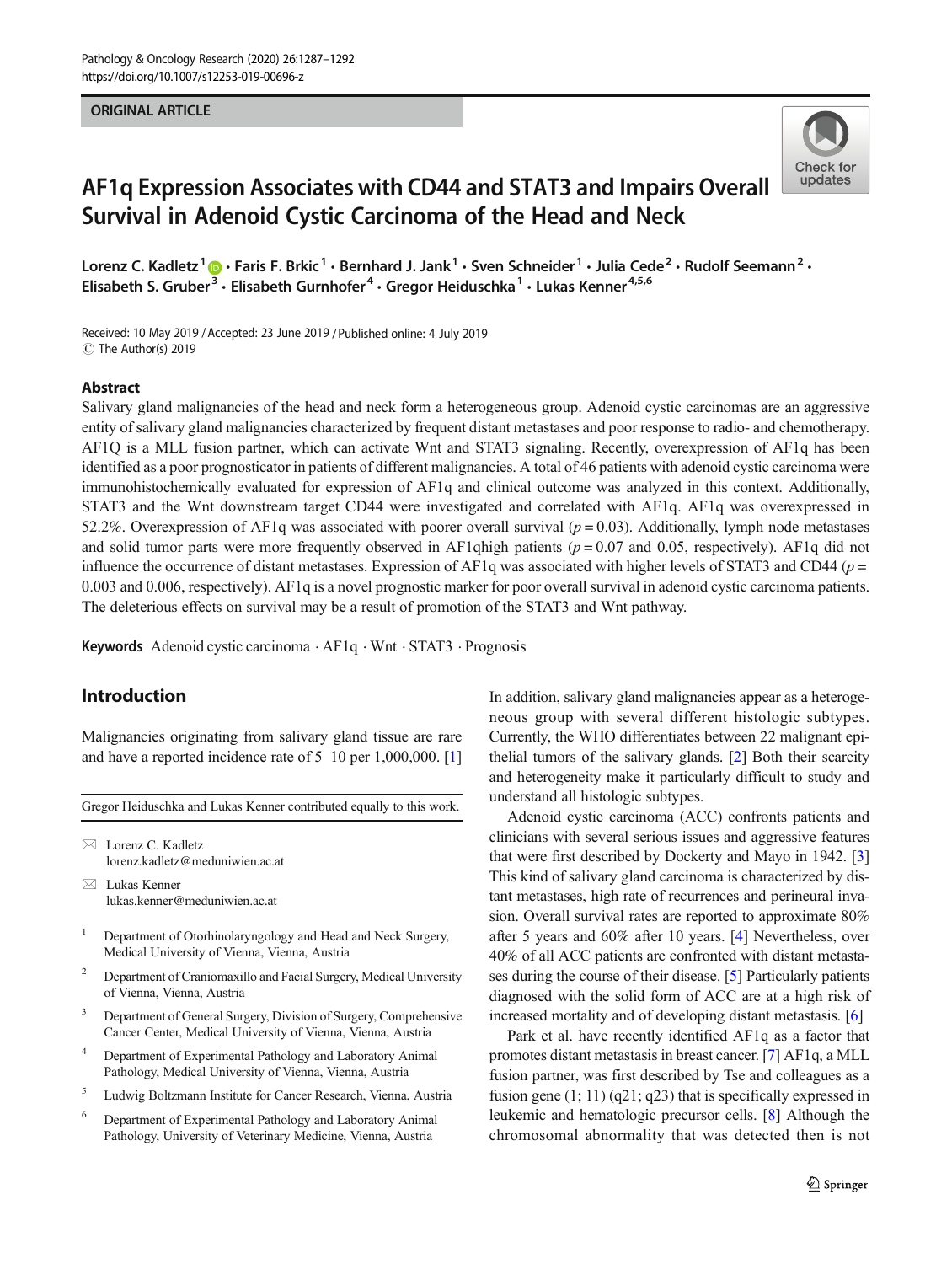observed in solid tumors, AF1q expression has been found in various other malignancies including solid tumors. [[9,](#page-5-0) [10\]](#page-5-0) The oncogenic potential of AF1q may be a result of its capability to activate the Wnt pathway. [\[7\]](#page-5-0) AF1q and its cofactors TCF1, beta-catenin and LEF1 form a transcriptional complex and activate the expression of CD44, a downstream target of the Wnt pathway. Aberrant Wnt signaling is associated with invasive characteristics of ACC in-vitro. [\[11\]](#page-5-0) Activation of the Wnt pathway through beta catenin is associated with decreased survival rates in patients with major and minor salivary gland malignancies. [[12,](#page-5-0) [13](#page-5-0)] Additionally, expression of AF1q enhances the oncogenic STAT3 signaling pathway via upregulation of PDGF-B and consecutive phosphorylation of the PDGF receptor beta. [[14\]](#page-5-0) Inhibition of STAT3 may be therefore a promising strategy in the treatment of ACC. Specifically, Bu and colleagues have demonstrated that selective inhibition of STAT3 by the small molecule inhibitor S3I-201 results in decreased cellular proliferation, migration and invasion of ACC cell lines. [[15\]](#page-5-0)

In this context, we hypothesized that AF1q might be expressed in ACC of the head and neck. Moreover, we aimed to investigate its effects on patient survival and potential associations with the Wnt and STAT3 signaling pathways.

# Materials and Methods

## **Patients**

In this study patients with ACC that were operated on for ACC of major and minor salivary glands of the head and neck region at the Medical University of Vienna between 1996 and 2016 were included. Informed consent is obtained from every patient treated at the Vienna General Hospital that data may be used for studies. Inclusion criteria were met if the patient was diagnosed with ACC for the first time and aged over 18 years. Tracheal ACC were excluded from this study. TNM staging were assessed. Histologic reports were evaluated for grading according to Perzin/Szanto and Spiro depending on the predominant growth type (tubular, cribriform or solid) and for the presence of perineural and lymphovascular invasion. [\[16](#page-5-0)–[18\]](#page-5-0) Medical records including, especially time of initial diagnosis, last follow-up, death and local or distant recurrence were noted for survival time analysis. In addition, we assessed therapy at the time of initial diagnosis.

## Ethical Considerations

This study was approved by the institutional research board of the Medical University of Vienna (ECS 1517/2018). All methods were performed in accordance with the Good Clinical Practice guidelines and the Declaration of Helsinki.

#### Tissue Micro-Array and Immunohistochemistry

Samples were collected from previously evaluated paraffinembedded ACC specimens that were obtained through surgical resection or biopsies taken prior to initial therapy via a Galileo Tissue Micro-Array (TMA) CK Series-HTS Tissue computer assisted Microarray Platform (Integrated Systems Engineering Srl, Milan, Italy).

Consecutively, 4 μm sections were prepared and processed for immunohistochemical analysis.

Immunohistochemical stainings as well as histopathological analysis was performed by L.K. Immunohistochemical scores were calculated by adding up intensity  $(0, 1, 2 \text{ or } 3)$ and percentage of positive cells  $(0-5\% = 0, 5-40\% = 1, 40 80\% = 2$  or  $> 80\% = 3$ ).

## Statistical Analysis

Rates of overall survival (OS) and disease-free survival (DFS) were calculated by means of the Kaplan-Meier method. Statistical differences between groups were compared using the log-rank test (Mantel-Cox). Hazard ratio, standard error of the mean and confidence intervals were calculated. Univariate and multivariate analysis using a Cox regression model were performed additionally.

Categorical variables were compared using Fisher's exact test or Chi<sup>2</sup> test. Mann-Whitney test was used for comparison of unpaired groups in case of ordinal data. In addition, ROC curves were created to calculate the Spearman correlation value r. A  $p$  value <0.05 was considered as statistically significant.

SPSS software (Version 21.0; SPSS, Inc., Chicago, IL, USA) and Prism GraphPad software (GraphPad Software, Inc., La Jolla, CA, USA) were used to analyze and graphically present the data.

## Results

#### Patient Characteristics

A total of 86 patients were diagnosed with ACC of the head and neck and treated at the Medical University of Vienna in the period between 1996 and 2016. Out of these, 46 patients had adequate medical records and quantities of material for immunohistochemical analysis. A total of 13 patients had small primary tumors (T[1](#page-2-0)  $n = 6$  and T2  $n = 7$ ). (Table 1) Most of our patients had locally advanced disease. In 8 patients the tumor was classified as T3, and in the majority of all patients ( $n = 25$ ) a T4 tumor was present at initial diagnosis. Lymph node metastases were detectable in 10 patients and distant metastases in 3 patients at the time of initial diagnosis. High-grade tumors according to Perzin and Szanto were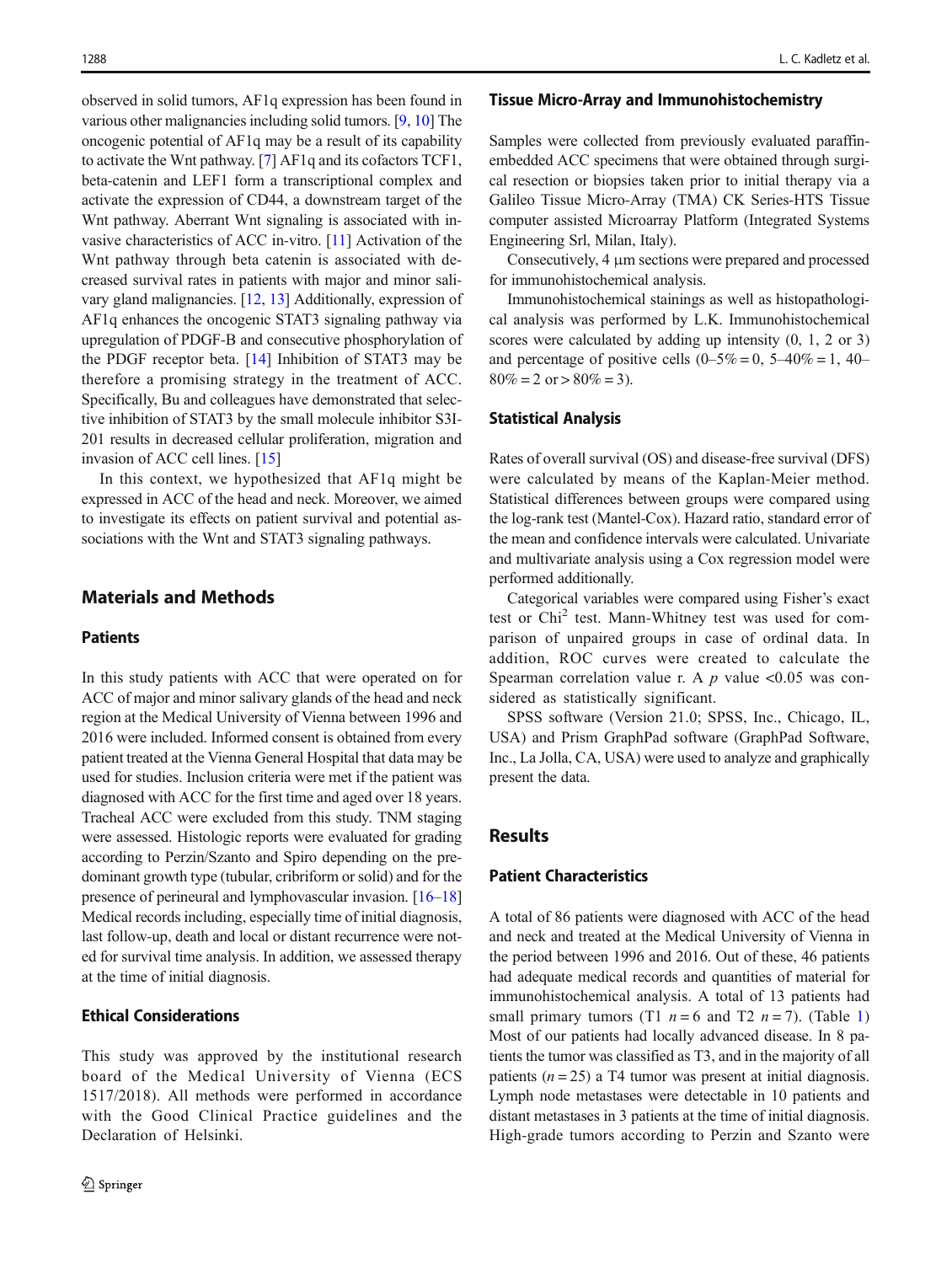<span id="page-2-0"></span>Table 1 Basic data and descriptive statistics of patients with adenoid cyst

|                                 | Number of patients | Percentage     |  |
|---------------------------------|--------------------|----------------|--|
|                                 |                    |                |  |
| <b>Sex</b><br>Male              | 20                 | 43.5%          |  |
| Female                          | 26                 | 56.5%          |  |
| T-classification                |                    |                |  |
| T1                              | 6                  | 13.0%          |  |
| T <sub>2</sub>                  | 7                  | 15.2%          |  |
| T <sub>3</sub>                  | 8                  | 17.4%          |  |
| T <sub>4</sub>                  | 25                 | 54.4%          |  |
| N-classification                |                    |                |  |
| $N+$                            | 10                 |                |  |
| $_{\rm N0}$                     | 36                 | 21.7%<br>78.3% |  |
| M-classification                |                    |                |  |
| M <sub>0</sub>                  | 43                 | 93.5%          |  |
| M1                              | 3                  | 6.5%           |  |
|                                 |                    |                |  |
| Perineural Invasion             |                    |                |  |
| Yes                             | 23                 | 50.0%          |  |
| No                              | 23                 | 50.0%          |  |
| Lymphovascular Invasion         |                    |                |  |
| Yes                             | 6                  | 13.0%          |  |
| No                              | 40                 | 87.0%          |  |
| Survival                        |                    |                |  |
| Dead                            | 25                 | 54.3%          |  |
| Alive                           | 21                 | 45.7%          |  |
| Recurrence                      |                    |                |  |
| Yes                             | 23                 | 50.0%          |  |
| No                              | 23                 | 50.0%          |  |
| Multiple recurrences            |                    |                |  |
| Yes                             | 7                  | 15.2%          |  |
| No                              | 39                 | 84.8%          |  |
| Treatment                       |                    |                |  |
| Primary radiotherapy            | 2                  | 4.3%           |  |
| Initial chemotherapy            | 1                  | 2.2%           |  |
| Surgery                         | 43                 | 93.5%          |  |
| Postoperative radiochemotherapy | 10/43              | 23.3%          |  |
| Postoperative radiotherapy      | 10/43              | 23.3%          |  |
| Perzin and Szanto Grading       |                    |                |  |
| 1                               | 12                 | 26.1%          |  |
| $\overline{2}$                  | 25                 | 54.3%          |  |
| 3                               | 9                  | 16.6%          |  |
| Spiro Grading                   |                    |                |  |
| 1                               | 29                 | 63.1%          |  |
| $\overline{c}$                  | 11                 | 23.9%          |  |
| 3                               | 5                  | 10.9%          |  |
| Histologic components           |                    |                |  |
| Solid                           | $\overline{4}$     | 8.7%           |  |
| Tubular                         | 3                  | 6.5%           |  |

Cribriform 21 46.7% Solid&Tubular 1 2.2%

Table 1 (continued)

|                      | Number of patients | Percentage |
|----------------------|--------------------|------------|
| Solid&Cribriform     | 6                  | $13.0\%$   |
| Tubular&Cribriform   | 9                  | 19.6%      |
| All three types      | $\mathfrak{D}$     | $4.3\%$    |
| Localization         |                    |            |
| Parotid Gland        | 6                  | $13.0\%$   |
| Submandibular Gland  | 8                  | $17.4\%$   |
| Sublingual Gland     | $\mathfrak{D}$     | $4.3\%$    |
| Minor Salivary Gland | 30                 | 65.2%      |

diagnosed in 9 patients. Five patients had more than 50% solid components and were therefore classified as high-grade according to the Spiro grading system. A total of 23 patients showed signs of perineural invasion, and lymphovascular invasion was microscopically detectable in 6 patients. During follow-up 25 patients died and 23 patients suffered from recurrent disease. In 18 patients distant metastases were found during their course of disease. Furthermore, 7 ACC patients were diagnosed with multiple recurrences during their course of disease. The vast majority of all patients  $(n = 43)$  was initially treated with surgical resection. Adjuvant therapy was applied in 20 patients.

## Expression of AF1q and its Impact on Survival

Out of 46 samples, AF1q expression was detected in 30 specimens, while 16 samples showed no signs of AF1q expression (Fig. [1](#page-3-0)a). Among the AF1q positive tumors, scores were distributed as follows: 6 patients had score  $1-2$  (low), 16 patients score 3–4 (moderate), and 8 patients score 5–6 (high) (Fig. [1b](#page-3-0), c and d). To gain more power for survival analysis patients were stratified into two groups, AF1q low- (score  $= 0-2$ ) and high-expressing (score  $= 3-6$ ) tumors. Thus, a total of 22 patients were classified as  $AF1q^{low}$  and 24 patients as  $AF1q^{high}$ .

First of all, we investigated the effects of AF1q in the context of several clinicopathologic parameters. As shown in Table [2](#page-3-0), T1–4 tumors were equally distributed between both groups. Lymph node metastases were more often detected in patients with high expression of AF1q in primary tumors  $(9.1\% \text{ vs. } AF1q^{\text{high}} 33.3\%)$ . However, results were not statistically significant ( $p = 0.07$ ). As AF1q promotes the formation of distant metastases in breast cancer patients [\[7](#page-5-0)], we compared the incidence of distant metastases at initial diagnosis and distant recurrences in dependence of AF1q expression. Surprisingly, we did not find any differences in the occurrence of distant metastases at different time points ( $p > 0.99$  and  $p = 0.77$  for initial diagnosis and distant recurrence, respectively). Solid components of ACC are usually associated with poor prognosis. In our study, solid parts were > 3 times more often observed in AF1 $q^{\text{high}}$  tumors (41.7% vs. 13.6%).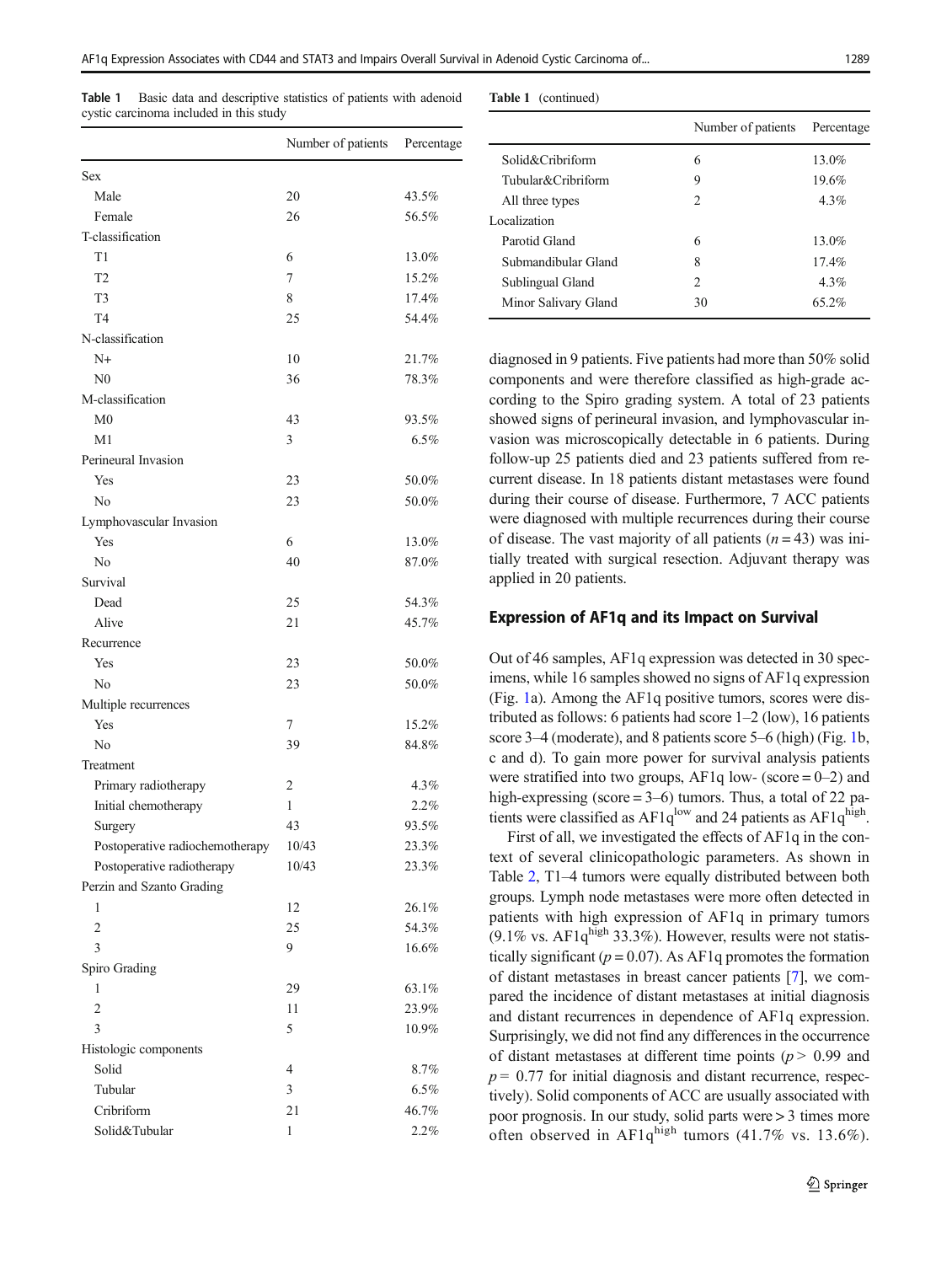<span id="page-3-0"></span>Fig. 1 Samples of patients with adenoid cystic carcinoma (ACC) and predominately tubular growth pattern are shown in (a) and (b). In (a) no expression of AF1q could be observed and in (b) very low intensity could be observed in <5% of all tumor cells. Sample (c) shows a mixed growth pattern with moderate expression of AF1q. High expression of a solid typ is depicted in sample (d)



Nevertheless, the level of significance was not reached  $(p =$ 0.051). Although solid components were more frequently detected, high-grade tumors were not associated with AF1q expression in dependence of the Perzin/Szanto grading system  $(p = 0.70)$ . Interestingly, patients with more than 50% of solid tumor tissue were only detected in the  $AF1q^{high}$  group and

**Table 2** Comparison and statistical analysis of  $AF1q^{low}$  and  $AF1q^{high}$ patients

|                                    | $AF1q^{low}$   | $AF1q^{high}$  | p value |
|------------------------------------|----------------|----------------|---------|
| Total number of patients           | 22             | 24             |         |
| T-classification                   |                |                | 0.9368  |
| T1                                 | 3              | 3              |         |
| T <sub>2</sub>                     | 4              | 3              |         |
| T <sub>3</sub>                     | 4              | 4              |         |
| T <sub>4</sub>                     | 11             | 14             |         |
| Lymph node metastases              | $\overline{2}$ | 8              | 0.0740  |
| Distant metastases (initially)     | 1              | $\overline{2}$ | 0.9999  |
| Distant recurrences                | 8              | 10             | 0.7693  |
| Perineural Invasion                | 11             | 12             | 0.9999  |
| Solid components                   | 3              | 10             | 0.0509  |
| <b>High Grad Malignancy</b>        |                |                |         |
| Perzin/Szanto                      | 3              | 5              | 0.7021  |
| Spiro                              | $\Omega$       | 5              | 0.0502  |
| Localized in Minor Salivary Glands | 15             | 15             | 0.7628  |
| Death                              | 6              | 19             | 0.0009  |
| Recurrence                         | 10             | 13             | 0.7683  |

strictly solid tumors were just found within this group as well. However, statistical significance was missed ( $p = 0.0502$ ). Perineural invasion was equally distributed in the  $AF1q$ <sup>low</sup> and AF1q<sup>high</sup> tumor group ( $p > 0.99$ ).

Survival analysis revealed a mortality rate almost three times higher in patients with  $AF1q^{high}$  tumors (79.1% vs. 27.3%,  $p = 0.001$ ), whereas the recurrence rate was not significant in patients with AF1q<sup>high</sup> tumors (54.2% vs. 45.4%,  $p =$ 0.77). Kaplan-Meier curves showed a median OS in patients with  $AF1q^{low}$  tumors (140.3 months) and in patients with  $AF1q^{high}$  tumors (75.7 months). Log-rank tests showed that high expression of AF1q significantly worsened OS in ACC patients ( $p = 0.03$ ). Multivariate analysis revealed a significant difference on distant metastases and T1 vs. T4 tumors (data not shown). Analysis of DFS indicated no significant difference between both groups ( $AF1q^{high} 51.6$  months vs.  $AF1q^{low}$ 51.1 months,  $p = 0.77$ ). (Fig. [2](#page-4-0)a, b).

## AF1q Expression Is Associated with Up-Regulation of CD44 and STAT3

Previous studies showed an association of AF1q expression with expression of STAT3 and the Wnt downstream target CD44.

The group of patients with  $AF1q^{high}$  tumors included 9 patients (34.6%) with a STAT3 score of 6 and 12 patients (46.2%) with a STAT3 score of 5. (Fig. [3\)](#page-4-0). In contrast, only 2 patients (9.1%) in the AF1 $q^{low}$  group had a STAT3 score of 6 and 9 patients (40.9%) a score of 5. Mann-Whitney tests revealed that STAT3 was significantly higher expressed in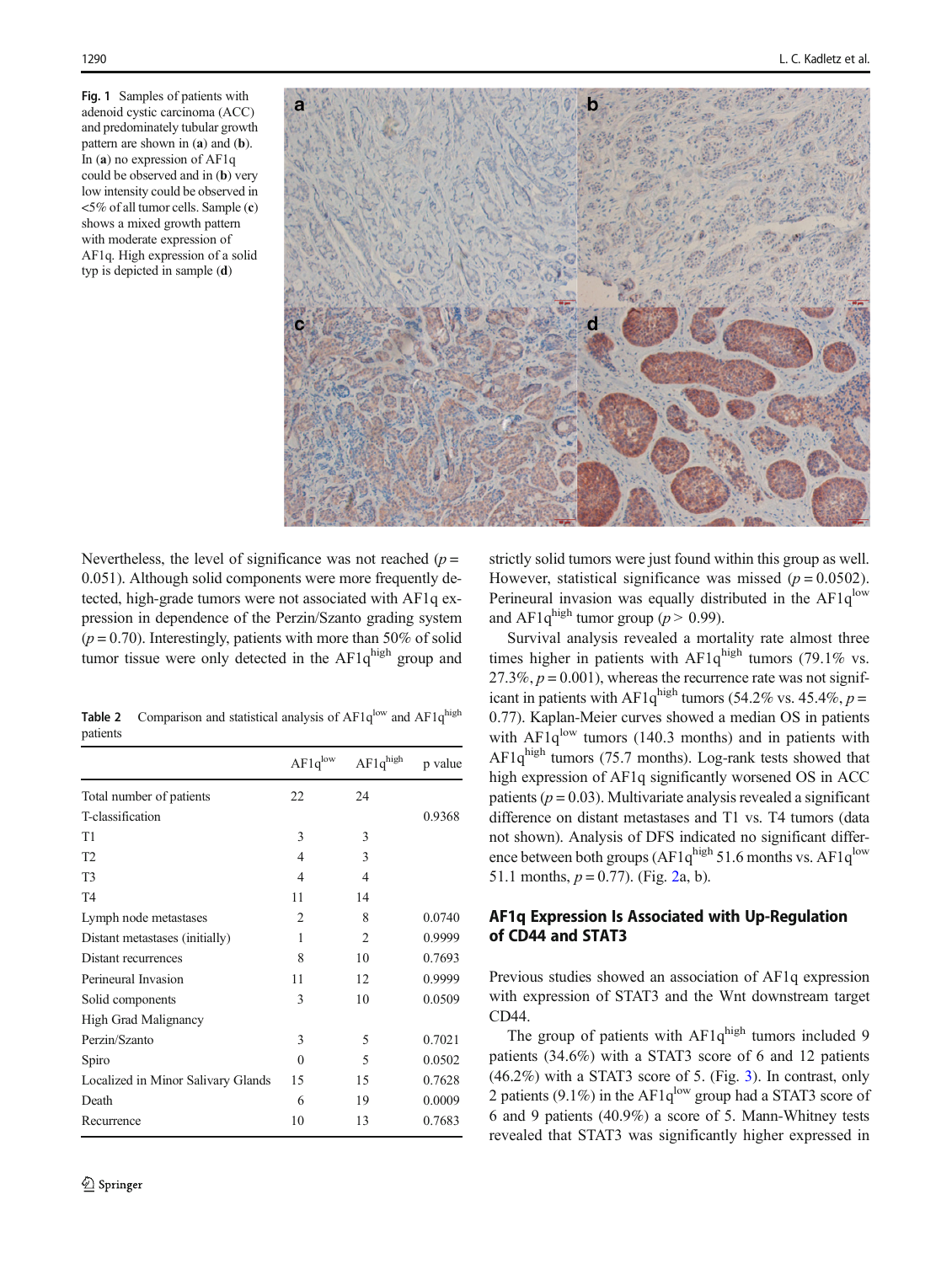<span id="page-4-0"></span>

Fig. 2 Patients were stratified into  $AF1q^{low}$  and  $AF1q^{high}$ . Overall survival in dependence of AF1q expression is shown in (a). Median survival in AF1q<sup>low</sup> measured 140.3 months and 75.7 months in AF1q<sup>high</sup> ( $p = 0.03$ ). Disease free survival (b) showed no significant difference in outcome  $(p = 0.77)$ 

Fig. 3 Examples of AF1q (a), CD44 (b) and STAT3 (c) expression patterns observed in the same patient. Additionally, AF1q<sup>high</sup> patients showed significant higher co-expression of CD44 (D) and STAT3 (e)

AF1 $q^{\text{high}}$  patients ( $p = 0.002$ ). Next, ROC curves were computed, revealing a moderate correlation of STAT3 with AF1q expression (Spearman r correlation coefficient  $= 0.53$ ).

CD44 showed lower expression levels than STAT3 in our cohort. Only 2 patients (7.7%) expressed CD44 with a score of 6 in the AF1q<sup>high</sup> group, and no patient with a score of 6 was detected in the AF1q<sup>low</sup> group. No expression of CD44 was found in 6 patients  $(23.1\%)$  with AF1q<sup>high</sup> expression levels and in 13 patients (59.1%) with AF1 $q^{\text{low}}$  expression. Again, Mann-Whitney test showed that  $AF1q^{high}$  patients had a significantly higher expression of CD44, with a moderate correlation being observed between AF1q and CD44 expression (Spearman r correlation coefficient = 0.44).

## **Discussion**

In our study expression of AF1q was immunohistochemically detectable in almost two thirds of the patients, and more than half of our cohort expressed AF1q at a high or moderate level. Expression of AF1q was found in a number of other solid malignancies such as breast cancer, ovarian cancer, and colorectal cancer. [\[7](#page-5-0), [19,](#page-5-0) [20\]](#page-5-0) Subsequently, we compared survival of patients with  $AF1q^{high}$  and  $AF1q^{low}$  tumors in our study. One of the major findings was that patients with  $AF1q<sup>high</sup>$ tumors showed a significant decrease in OS. Other studies reported similar findings. Hu and colleagues were able to demonstrate via The Cancer Genome Atlas dataset of colorectal cancer patients that AF1q expression resulted in reduced